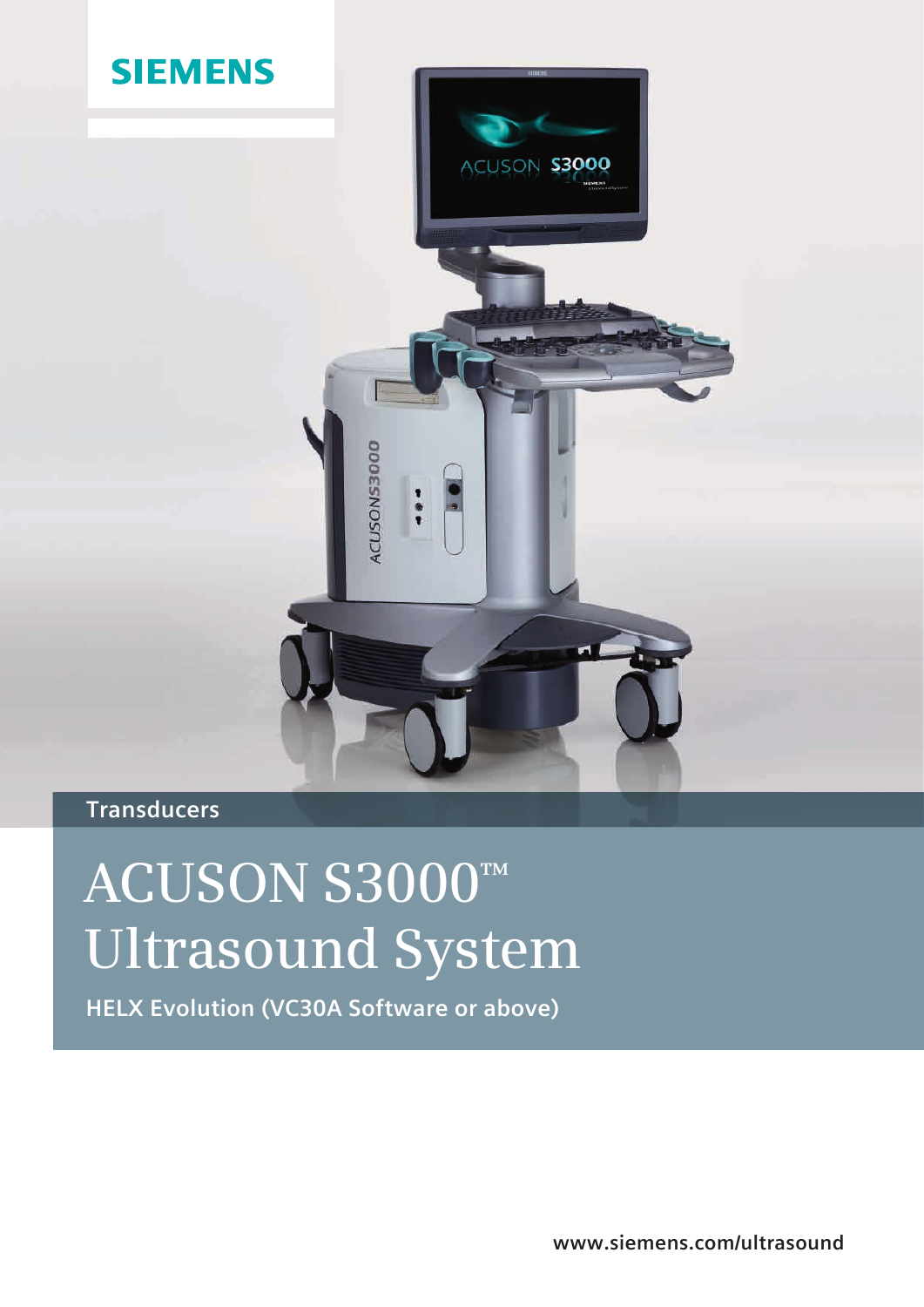# TABLE OF CONTENTS

|                                                                                                                | 8 <sub>b</sub> |
|----------------------------------------------------------------------------------------------------------------|----------------|
| 7CF2 Transducer [1001] 7CF2 Transducer [1001] 3                                                                | 4 <sub>l</sub> |
| 6C2 Transducer [11] 14 Million 2015 15 Million 2016                                                            | 4 <sub>l</sub> |
|                                                                                                                | 18             |
|                                                                                                                | 14             |
|                                                                                                                | 14             |
|                                                                                                                | 9L             |
|                                                                                                                | V <sub>7</sub> |
|                                                                                                                | V5             |
|                                                                                                                | C <sub>V</sub> |
|                                                                                                                | C <sub>V</sub> |
| 10V4 Transducer [10001] [80001] [80001] [80001] [80001] [80001] [80001] [80001] [80001] [80001] [80001] [80001 | A <sub>C</sub> |
|                                                                                                                |                |

| <b>ACUSON AcuNav 8F Ultrasound Catheter 14</b> |  |
|------------------------------------------------|--|
| ACUSON AcuNav 10F Ultrasound Catheter 15       |  |

2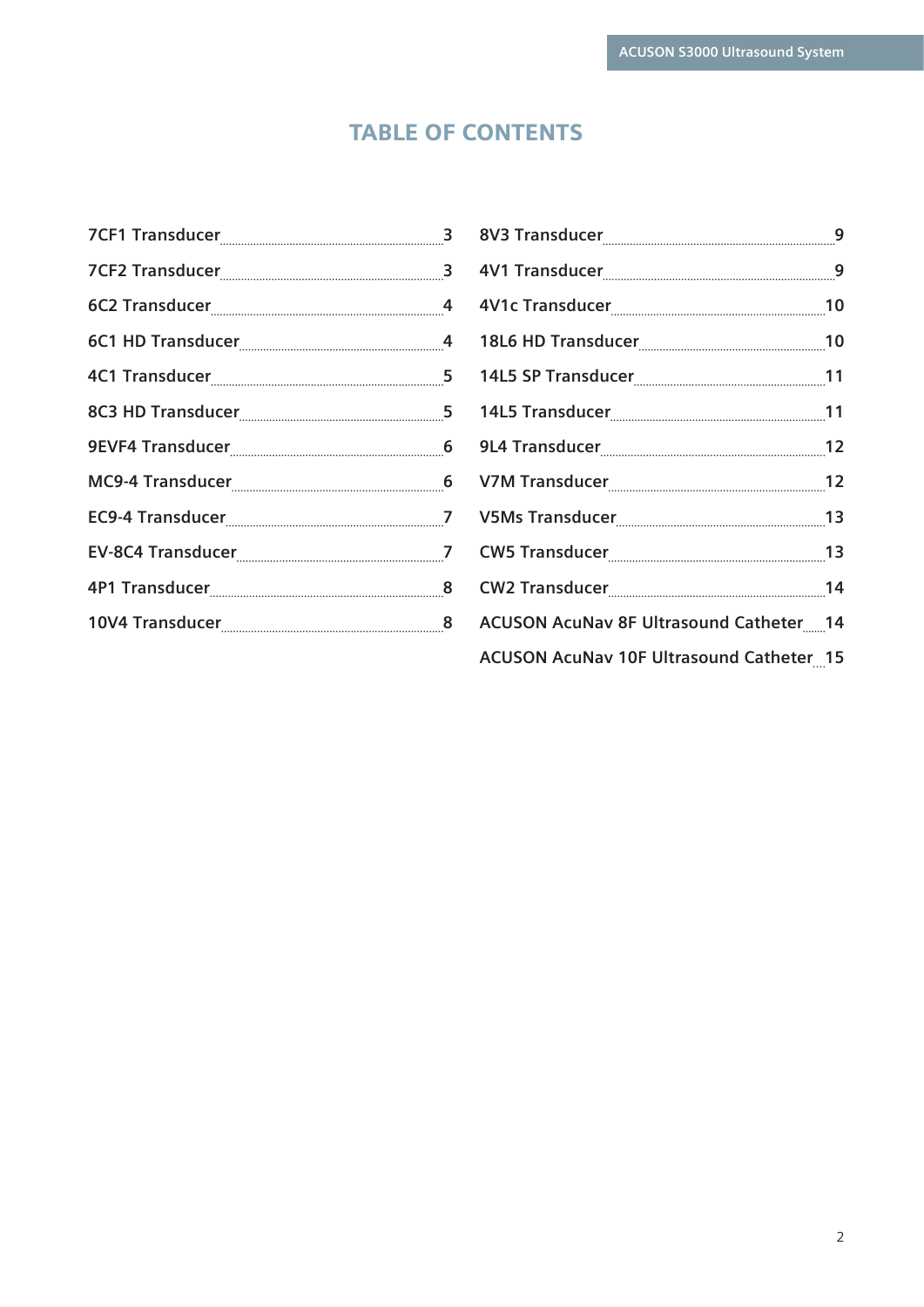<span id="page-2-0"></span>

#### **7CF1 Transducer**

| <b>Frequency Bandwidth:</b> | $1 - 7$ MH <sub>7</sub>                                            |
|-----------------------------|--------------------------------------------------------------------|
| <b>Compatible With:</b>     | ACUSON S2000™ ultrasound system<br>ACUSON S1000™ ultrasound system |
| Exam Types:                 | Abdomen, Fetal Echo, OB/GYN, Pelvis, Renal                         |

**Design Attributes:** 

• Lightweight transducer with flexible cable

• Ergonomically designed form factor

- User-selectable MultiHertz™ multiple frequency imaging
	- Wide bandwidth curved array volume transducer



#### **7CF2 Transducer**

| <b>Frequency Bandwidth:</b> | $2 - 7$ MHz                                                      |
|-----------------------------|------------------------------------------------------------------|
| <b>Compatible With:</b>     | ACUSON S2000 ultrasound system<br>ACUSON S1000 ultrasound system |
| Exam Types:                 | Abdomen, Fetal Echo, OB/GYN, Pelvis, Renal                       |

**Design Attributes:** 

• Lightweight transducer with flexible cable

• Ergonomically designed form factor

• User-selectable MultiHertz imaging

• Wide bandwidth curved array volume transducer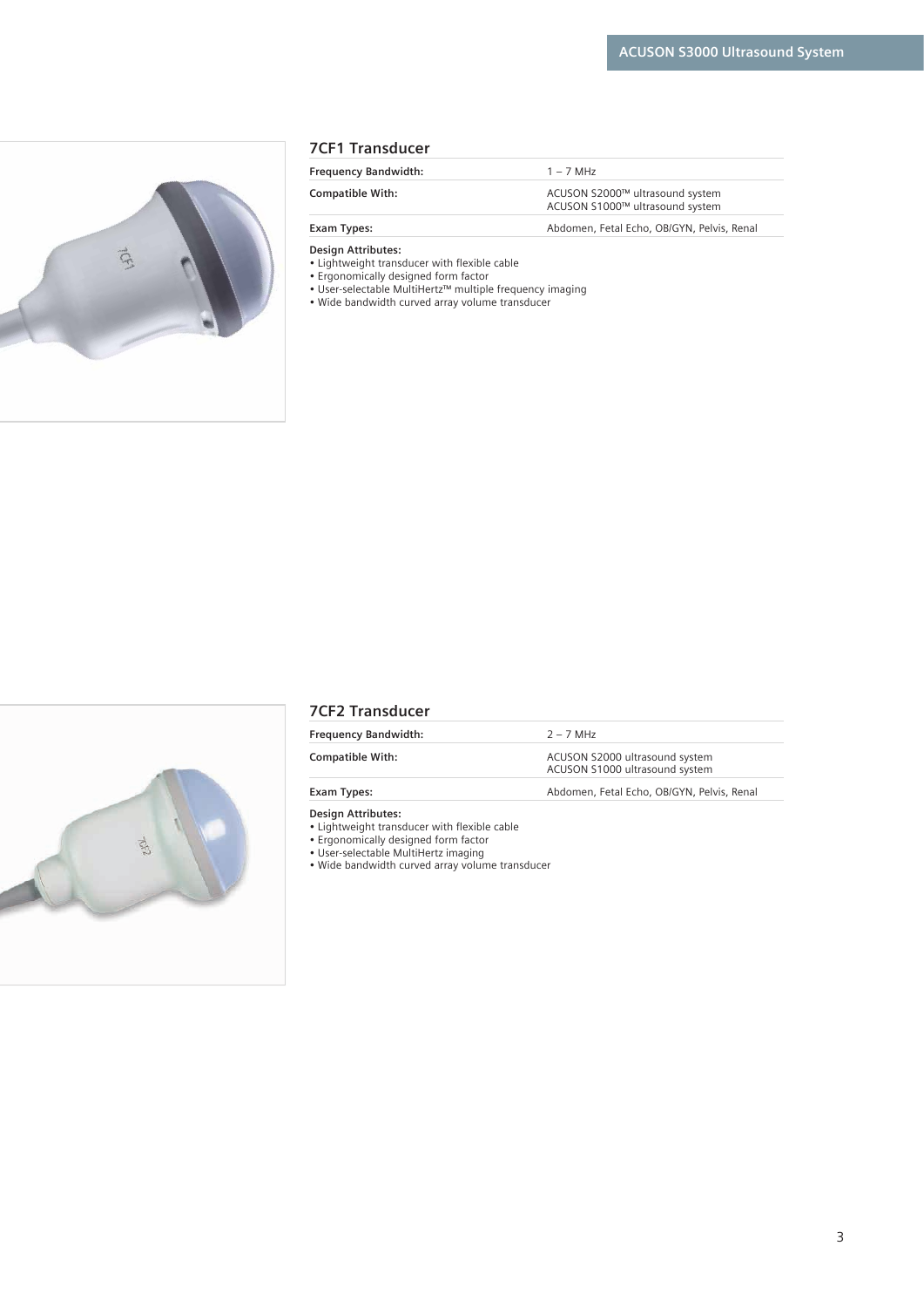<span id="page-3-0"></span>

|  | <b>6C2 Transducer</b> |  |
|--|-----------------------|--|
|--|-----------------------|--|

| <b>Frequency Bandwidth:</b> | $2 - 6$ MHz                                                                                                                   |
|-----------------------------|-------------------------------------------------------------------------------------------------------------------------------|
| <b>Compatible With:</b>     | ACUSON S2000 ultrasound system<br>ACUSON S1000 ultrasound system                                                              |
| Exam Types:                 | Abdomen, Fetal Echo, OB/GYN, Pediatric<br>Abdomen, Pelvis, Peripheral Vascular Arterial,<br>Peripheral Vascular Venous, Renal |

- Curved Vector™ wide-view imaging format
- Hanafy lens transducer technology
- Ergonomically designed form factor
- User-selectable MultiHertz imaging



#### **6C1 HD Transducer**

| <b>Frequency Bandwidth:</b> | $1.5 - 6.0$ MHz                            |
|-----------------------------|--------------------------------------------|
| <b>Compatible With:</b>     | ACUSON S2000 ultrasound system             |
| Exam Types:                 | Abdomen, Fetal Echo, OB/GYN, Pelvis, Renal |
|                             |                                            |

#### **Design Attributes:**

• Curved Vector imaging format

• Hanafy lens transducer technology

• User-selectable MultiHertz imaging

• Ergonomic design with ElastoGrip™ ergonomic grip coating

• Compatible with eSieImage™ multiparametric image optimization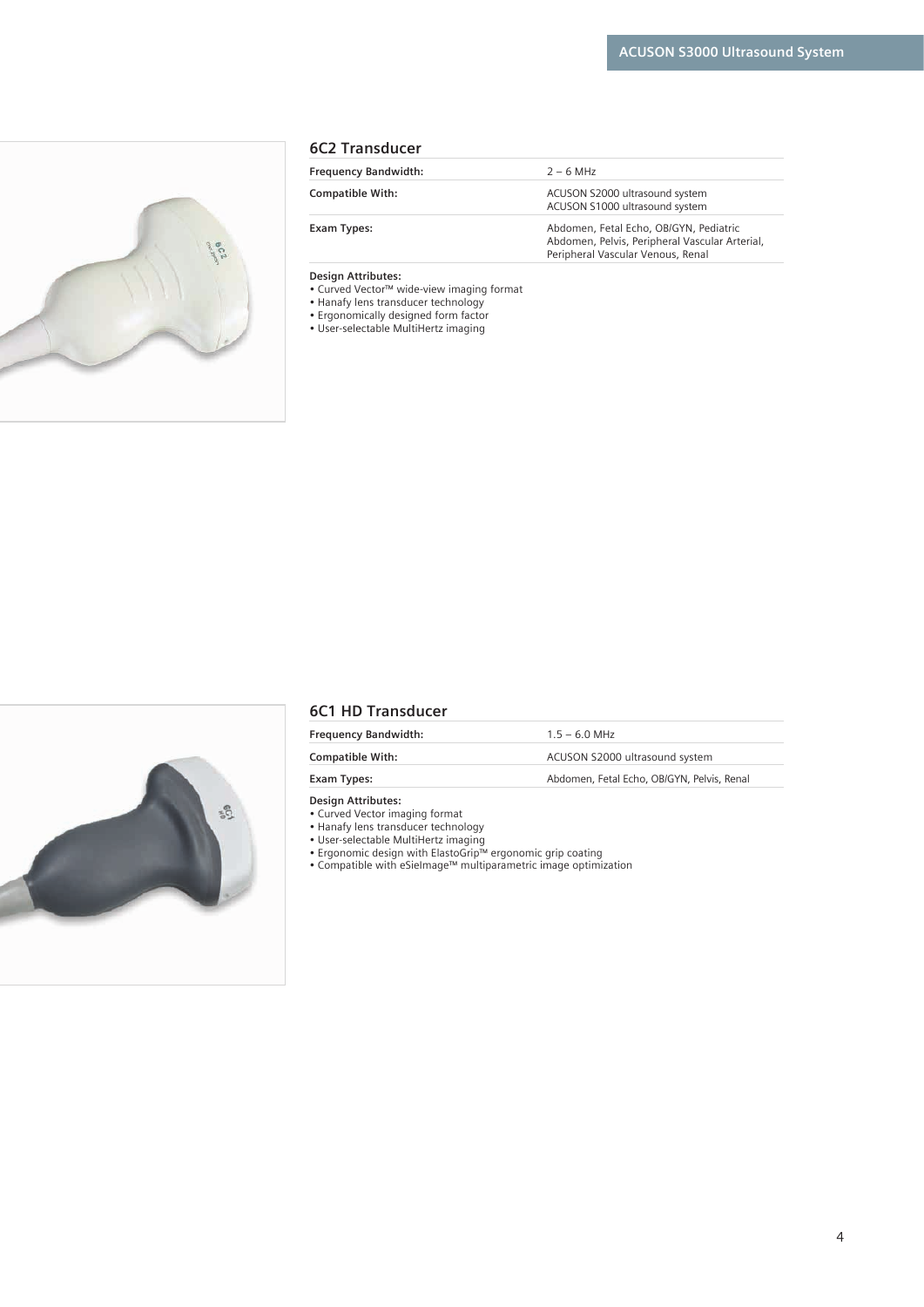<span id="page-4-0"></span>

#### **4C1 Transducer**

| <b>Frequency Bandwidth:</b> | $1 - 45$ MHz                                                     |
|-----------------------------|------------------------------------------------------------------|
| <b>Compatible With:</b>     | ACUSON S2000 ultrasound system<br>ACUSON S1000 ultrasound system |
| Exam Types:                 | Abdomen, Fetal Echo, OB/GYN, Pelvis, Renal                       |

**Design Attributes:** 

• Curved Vector imaging format

• Hanafy lens transducer technology

• User-selectable MultiHertz imaging



#### **8C3 HD Transducer**

| <b>Frequency Bandwidth:</b> | $3 - 8$ MHz                            |
|-----------------------------|----------------------------------------|
| <b>Compatible With:</b>     | ACUSON S2000 ultrasound system         |
| Exam Types:                 | Adult Small Abdomen, OB/GYN, Pediatric |
| <b>Design Attributes:</b>   |                                        |

**•** Smaller elevation & tighter curvature

**•** Improved access between ribs

**•** Smaller manipulations to better visualize cysts, ducts, and vessels **•** Hanafy lens transducer technology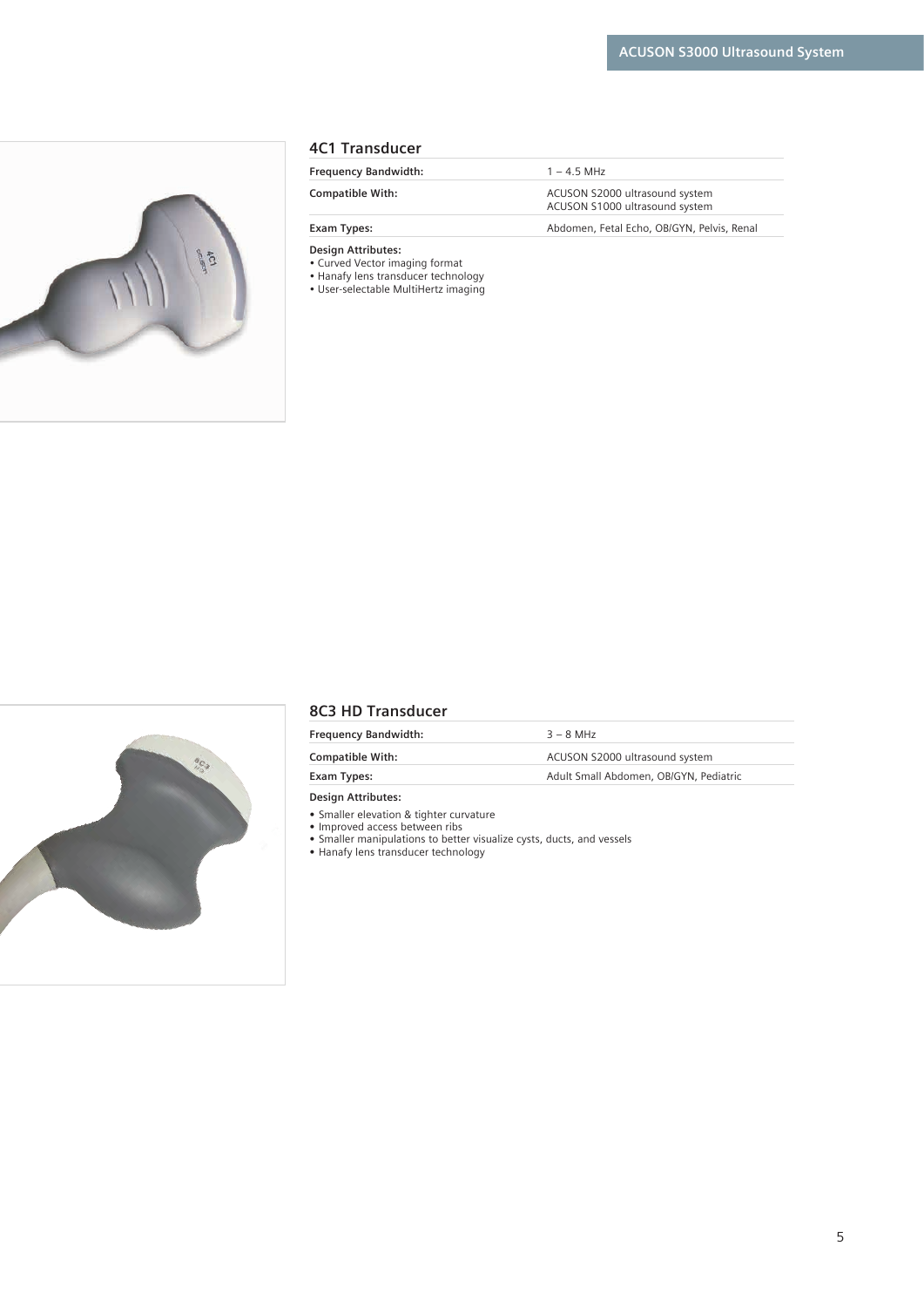<span id="page-5-0"></span>

#### **9EVF4 Transducer**

| <b>Frequency Bandwidth:</b> | $4 - 9$ MHz                                                      |
|-----------------------------|------------------------------------------------------------------|
| <b>Compatible With:</b>     | ACUSON S2000 ultrasound system<br>ACUSON S1000 ultrasound system |
| Exam Types:                 | Fetal Echo, Neonatal Head, OB/GYN                                |

#### **Design Attributes:**

• Wide bandwidth endovaginal volume transducer

• Lightweight transducer with flexible cable

• User-selectable MultiHertz imaging



#### **MC9-4 Transducer**

| <b>Frequency Bandwidth:</b> | $4 - 9$ MHz                                                      |
|-----------------------------|------------------------------------------------------------------|
| <b>Compatible With:</b>     | ACUSON S2000 ultrasound system<br>ACUSON S1000 ultrasound system |
| Exam Types:                 | Neonatal Head, OB/GYN, Prostate                                  |

**Design Attributes:** 

• Wide field of view curved array transducer

• User-selectable MultiHertz imaging

• Lightweight transducer with flexible cable

• Curved Vector Format

• Compatible with eSieImage multiparametric image optimization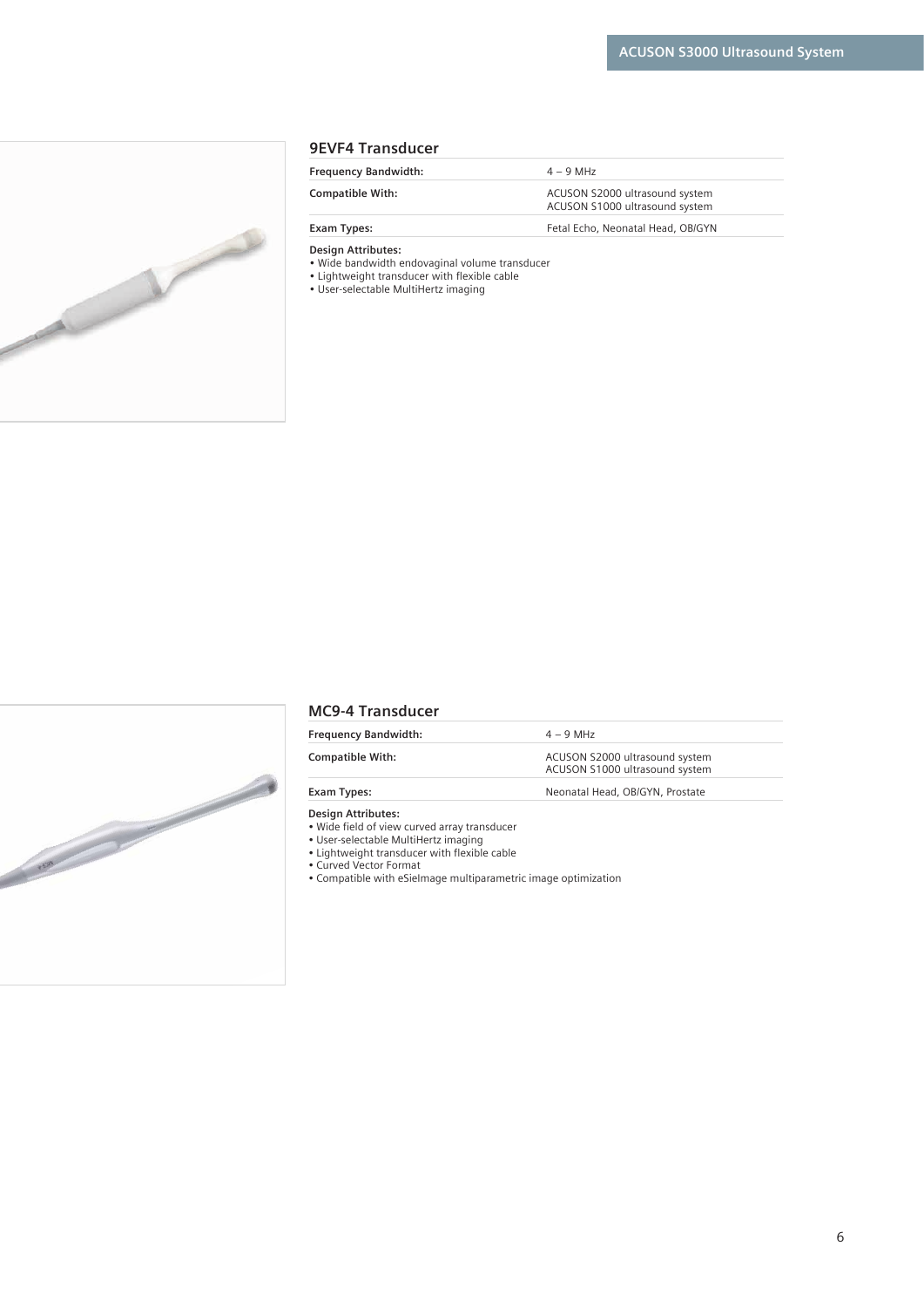<span id="page-6-0"></span>

#### **EC9-4 Transducer**

| <b>Frequency Bandwidth:</b> | $3.75 - 9$ MHz                                                   |
|-----------------------------|------------------------------------------------------------------|
| <b>Compatible With:</b>     | ACUSON S2000 ultrasound system<br>ACUSON S1000 ultrasound system |
| Exam Types:                 | Neonatal Head, OB/GYN, Prostate                                  |

#### **Design Attributes:**

- Ergonomically designed form factor
- Lightweight transducer with flexible cable
- User-selectable MultiHertz imaging
- Harmonic compounding • Curved array format



#### **EV-8C4 Transducer**

| <b>Frequency Bandwidth:</b> | $4 - 9$ MH <sub>7</sub>                                          |
|-----------------------------|------------------------------------------------------------------|
| <b>Compatible With:</b>     | ACUSON S2000 ultrasound system<br>ACUSON S1000 ultrasound system |
| Exam Types:                 | Endovaginal Gynecology, Endovaginal Obstetrics                   |

- **Design Attributes:**
- Tightly curved format
- Wide field of view
- User-selectable MultiHertz imaging
- Harmonic compounding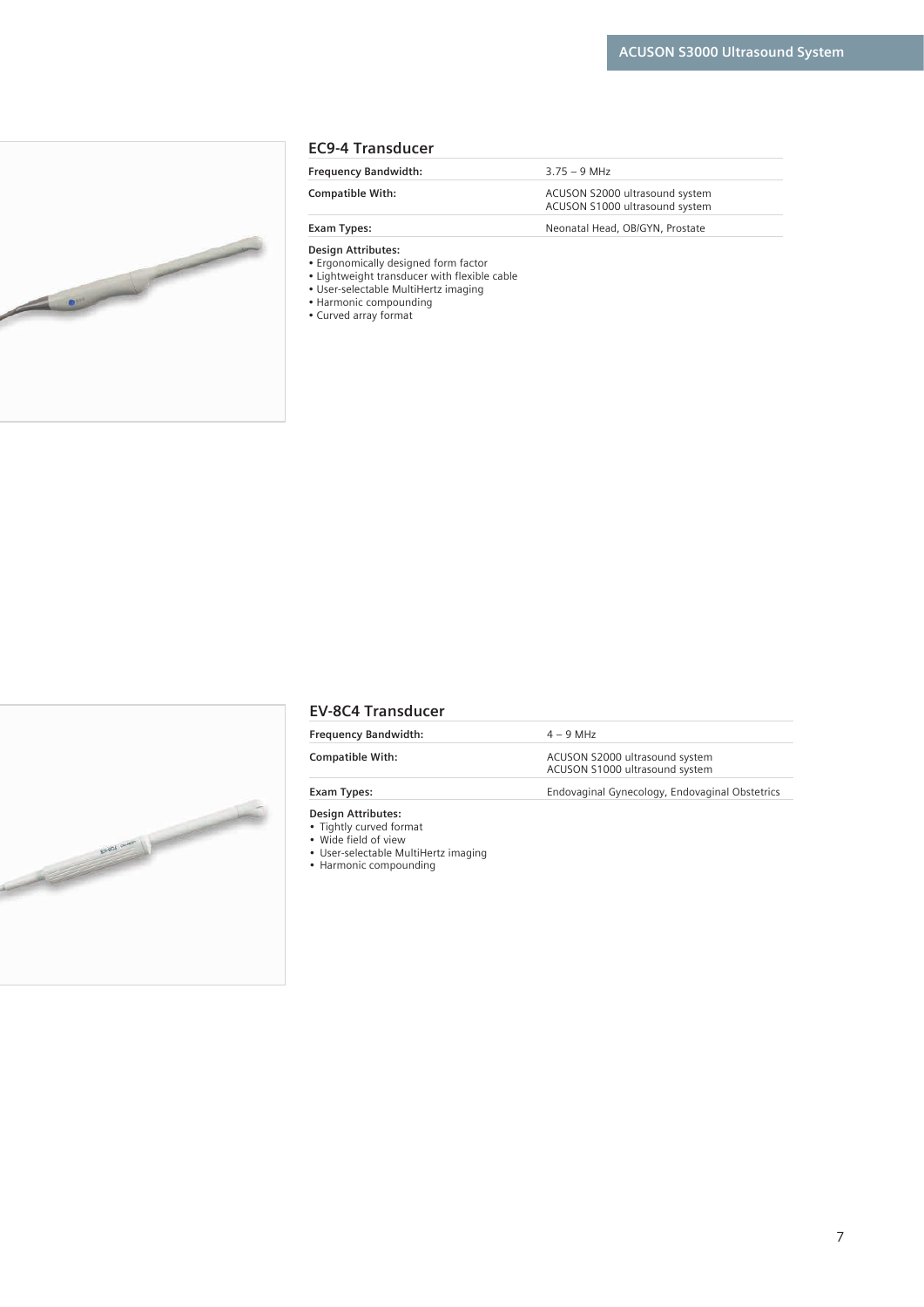<span id="page-7-0"></span>

| 4P1 Transducer |  |
|----------------|--|
|----------------|--|

| <b>Frequency Bandwidth:</b> | $1 - 45$ MH <sub>7</sub>                                                                |
|-----------------------------|-----------------------------------------------------------------------------------------|
| <b>Compatible With:</b>     | ACUSON S2000 ultrasound system<br>ACUSON S1000 ultrasound system                        |
| Exam Types:                 | Abdomen, Adult Echo, Fetal Echo, OB/GYN,<br>Pediatric Echo, Pelvis, Renal, Transcranial |
|                             |                                                                                         |

- Multi-D™ matrix array transducer
- Ergonomically designed form factor
- Lightweight transducer with flexible cable
- User-selectable Multi-Hertz imaging
- Vector imaging format



# **10V4 Transducer**

| <b>Frequency Bandwidth:</b> | $4 - 10$ MHz                                                                      |
|-----------------------------|-----------------------------------------------------------------------------------|
| <b>Compatible With:</b>     | ACUSON S2000 ultrasound system<br>ACUSON S1000 ultrasound system                  |
| Exam Types:                 | Neonatal Echo, Neonatal Head, Pediatric<br>Abdomen, Pediatric Echo, Pelvis, Renal |

**Design Attributes:** 

• Vector imaging format

• User selectable MultiHertz imaging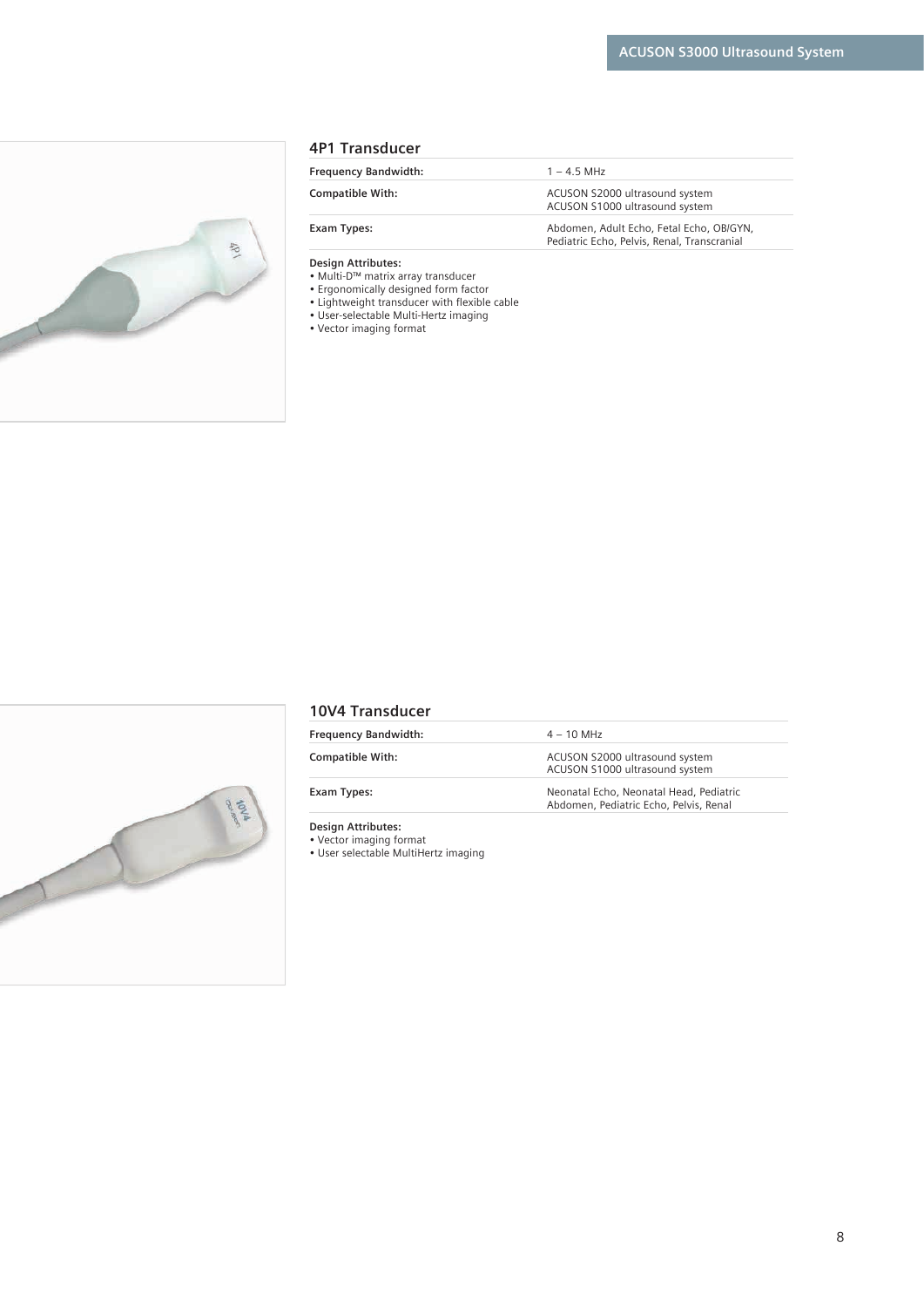<span id="page-8-0"></span>

#### **8V3 Transducer**

| <b>Frequency Bandwidth:</b> | $2.5 - 8$ MHz                                                                  |
|-----------------------------|--------------------------------------------------------------------------------|
| <b>Compatible With:</b>     | ACUSON S2000 ultrasound system<br>ACUSON S1000 ultrasound system               |
| Exam Types:                 | Fetal Echo, Neonatal Echo, Neonatal Head,<br>Pediatric Abdomen, Pediatric Echo |

**Design Attributes:** 

• Hanafy lens transducer technology

• Vector imaging format

• User-selectable MultiHertz imaging



# **4V1 Transducer**

| <b>Frequency Bandwidth:</b> | $1 - 4.5$ MHz                                                    |
|-----------------------------|------------------------------------------------------------------|
| <b>Compatible With:</b>     | ACUSON S2000 ultrasound system<br>ACUSON S1000 ultrasound system |
| Exam Types:                 | Abdomen, Fetal Echo, OB/GYN, Pelvis, Renal                       |

**Design Attributes:** 

• Hanafy lens transducer technology

• User-selectable MultiHertz imaging

• Harmonic compounding

• Vector imaging format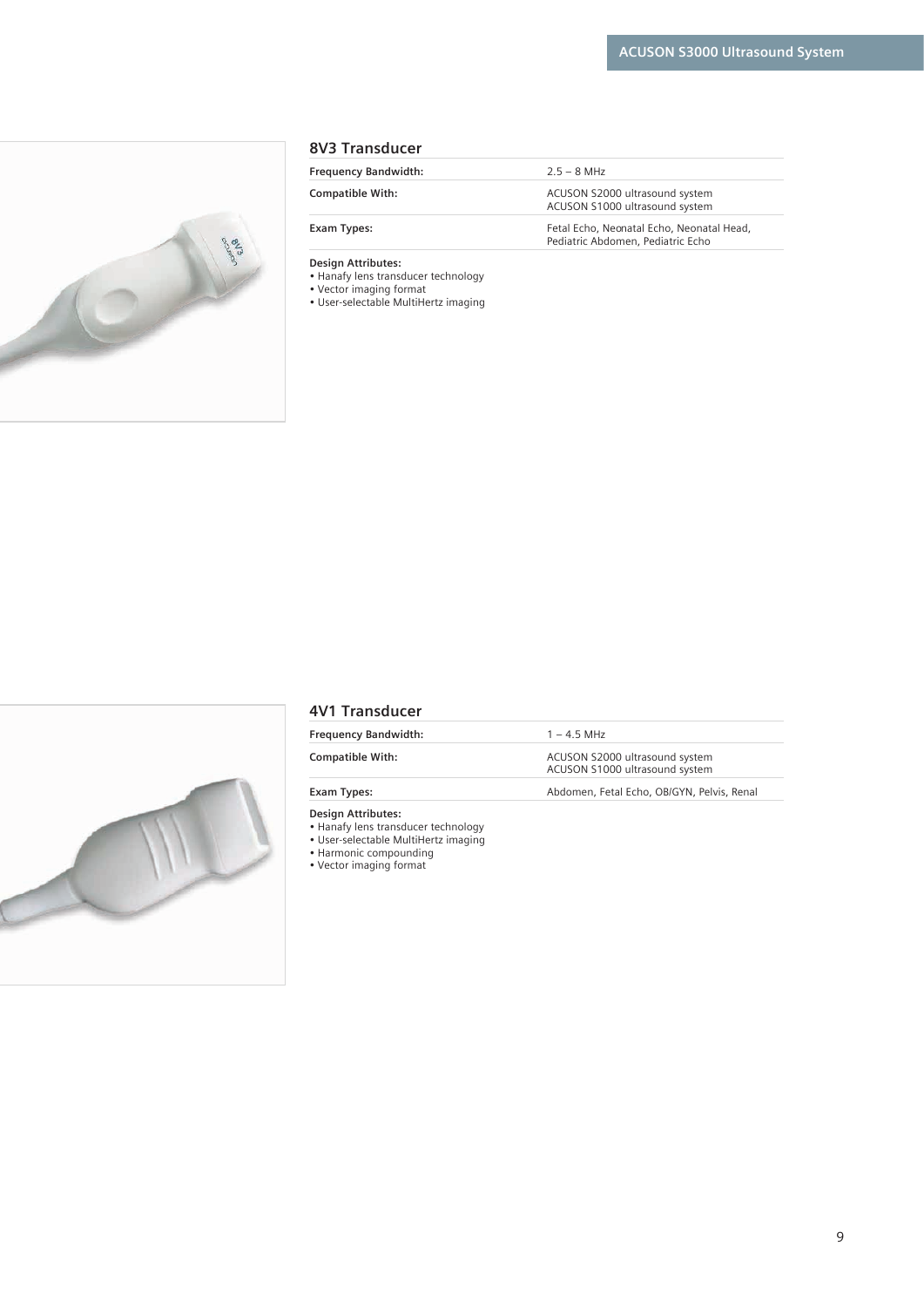<span id="page-9-0"></span>

#### **4V1c Transducer**

| <b>Frequency Bandwidth:</b> | $1 - 45$ MHz                                                     |
|-----------------------------|------------------------------------------------------------------|
| <b>Compatible With:</b>     | ACUSON S2000 ultrasound system<br>ACUSON S1000 ultrasound system |
| Exam Types:                 | Abdomen, Adult Echo, Pediatric Echo, Renal,<br>Transcranial      |

**Design Attributes:** 

• Hanafy lens transducer technology

• Sector imaging format

• User-selectable MultiHertz imaging • Radio frequency shielding



# **18L6 HD Transducer**

| <b>Frequency Bandwidth:</b> | $5.5 - 18$ MHz                                                                              |
|-----------------------------|---------------------------------------------------------------------------------------------|
| <b>Compatible With:</b>     | ACUSON S2000 ultrasound system<br>ACUSON S1000 ultrasound system                            |
| Exam Types:                 | Breast, Cerebrovascular, Musculoskeletal, Penile,<br>Peripheral Vascular, Testicle, Thyroid |

**Design Attributes:** 

• Hanafy lens transducer technology

• Ergonomic design with ElastoGrip coating

• Extra-long cable (2.1 m) for ease of use

• User-selectable MultiHertz imaging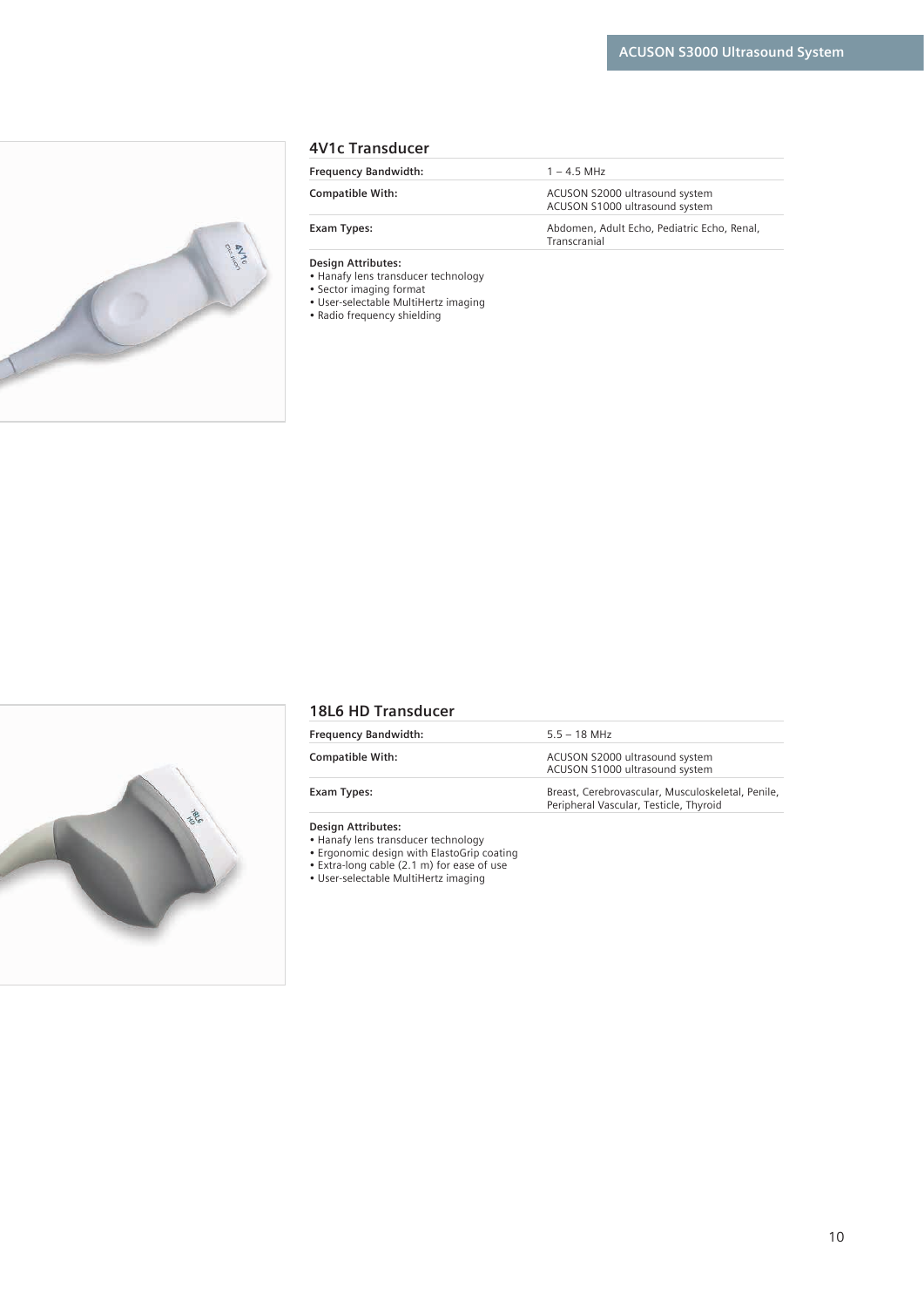<span id="page-10-0"></span>

#### **14L5 SP Transducer**

| <b>Frequency Bandwidth:</b> | $5 - 14$ MHz                                                                                                                               |
|-----------------------------|--------------------------------------------------------------------------------------------------------------------------------------------|
| <b>Compatible With:</b>     | ACUSON S2000 ultrasound system<br>ACUSON S1000 ultrasound system                                                                           |
| Exam Types:                 | Breast, Cerebrovascular, High Framerate, Penile,<br>Intraoperative Abdomen, Intraoperative Vascular,<br>Musculoskeletal, Testicle, Thyroid |

#### **Design Attributes:**

• Lightweight transducer with flexible cable

- Ergonomically designed form factor
- Virtual format imaging
- Sterilizable high resolution linear array for special applications
- User-selectable MultiHertz imaging



#### **14L5 Transducer**

| <b>Frequency Bandwidth:</b> | $5 - 14$ MHz                                                                                |
|-----------------------------|---------------------------------------------------------------------------------------------|
| <b>Compatible With:</b>     | ACUSON S2000 ultrasound system<br>ACUSON S1000 ultrasound system                            |
| Exam Types:                 | Breast, Cerebrovascular, Musculoskeletal, Penile,<br>Peripheral Vascular, Testicle, Thyroid |

**Design Attributes:** 

- Multi-D matrix transducer
- Ergonomically designed form factor

• Lightweight transducer with flexible cable

• Virtual format imaging

• User-selectable MultiHertz imaging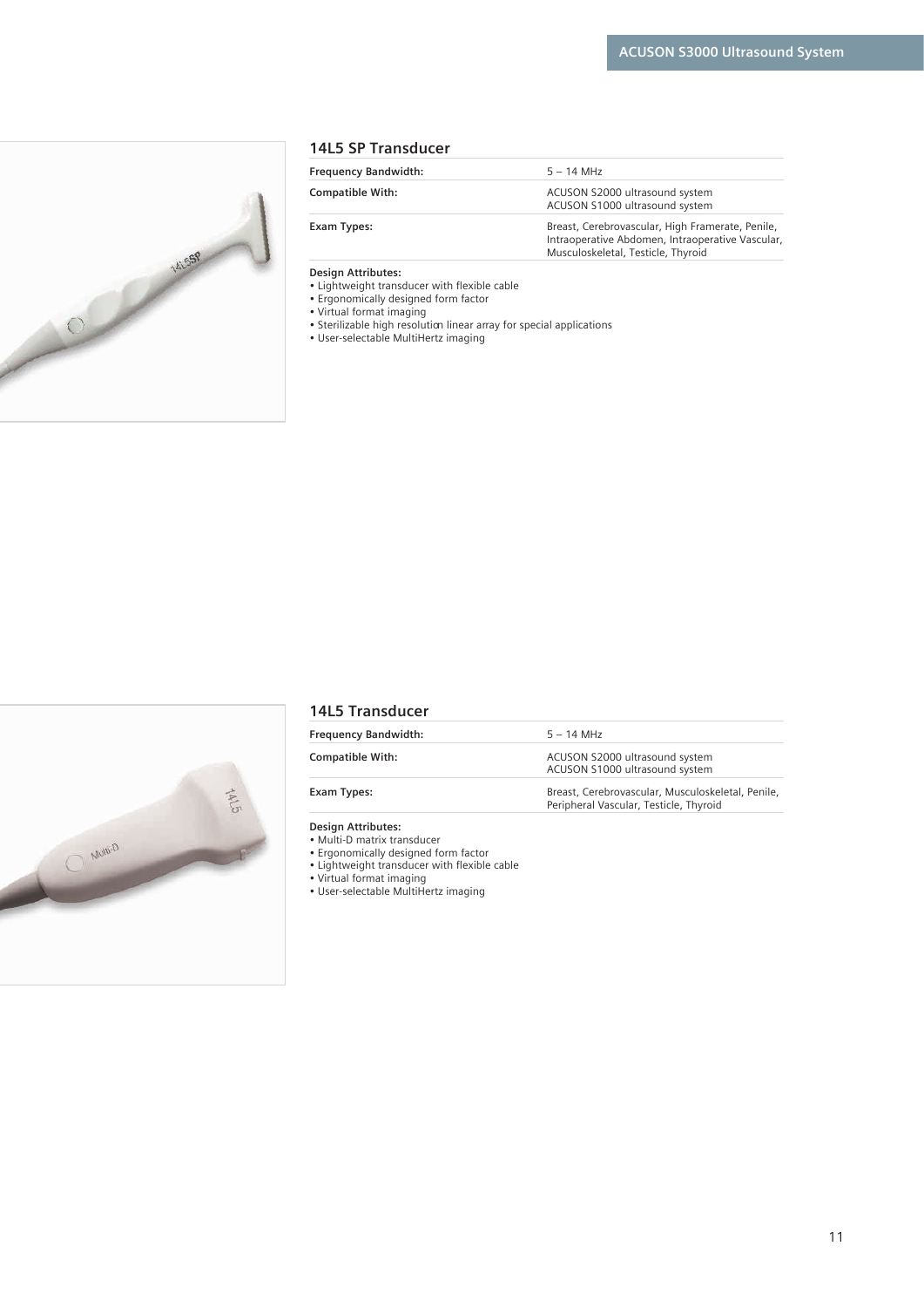<span id="page-11-0"></span>

| <b>Frequency Bandwidth:</b> | $4 - 9$ MHz                                                                                                                                                  |
|-----------------------------|--------------------------------------------------------------------------------------------------------------------------------------------------------------|
| <b>Compatible With:</b>     | ACUSON S2000 ultrasound system<br>ACUSON S1000 ultrasound system                                                                                             |
| Exam Types:                 | Breast, Cerebrovascular, Fetal Echo, Musculoskeletal,<br>OB/GYN, Pediatric Abdomen, Pediatric Hip, Pelvis,<br>Penile, Peripheral Vascular, Testicle, Thyroid |

- Multi-D matrix transducer
- Ergonomically designed form factor
- Lightweight transducer with flexible cable
	- User-selectable MultiHertz imaging • Harmonic compounding



#### **V7M Transducer**

| <b>Frequency Bandwidth:</b> | $4.0 - 8.0$ MHz                                                  |  |
|-----------------------------|------------------------------------------------------------------|--|
| <b>Compatible With:</b>     | ACUSON S2000 ultrasound system<br>ACUSON S1000 ultrasound system |  |
| Exam Types:                 | Pediatric and adult transesophageal echo                         |  |

- **Design Attributes:**
- Endoscope diameter = 7.0 mm; length = 70 cm
- Small tip size for increased patient comfort: width = 10.9 mm, thickness = 8.0 mm,
	- circumference = 22 mm
- Ergonomic design featuring one-hand control
	- Manual rotation: -10° 190°
- Vector imaging format phased array
- User-selectable wideband MultiHertz imaging
- DTI™ Doppler tissue imaging capability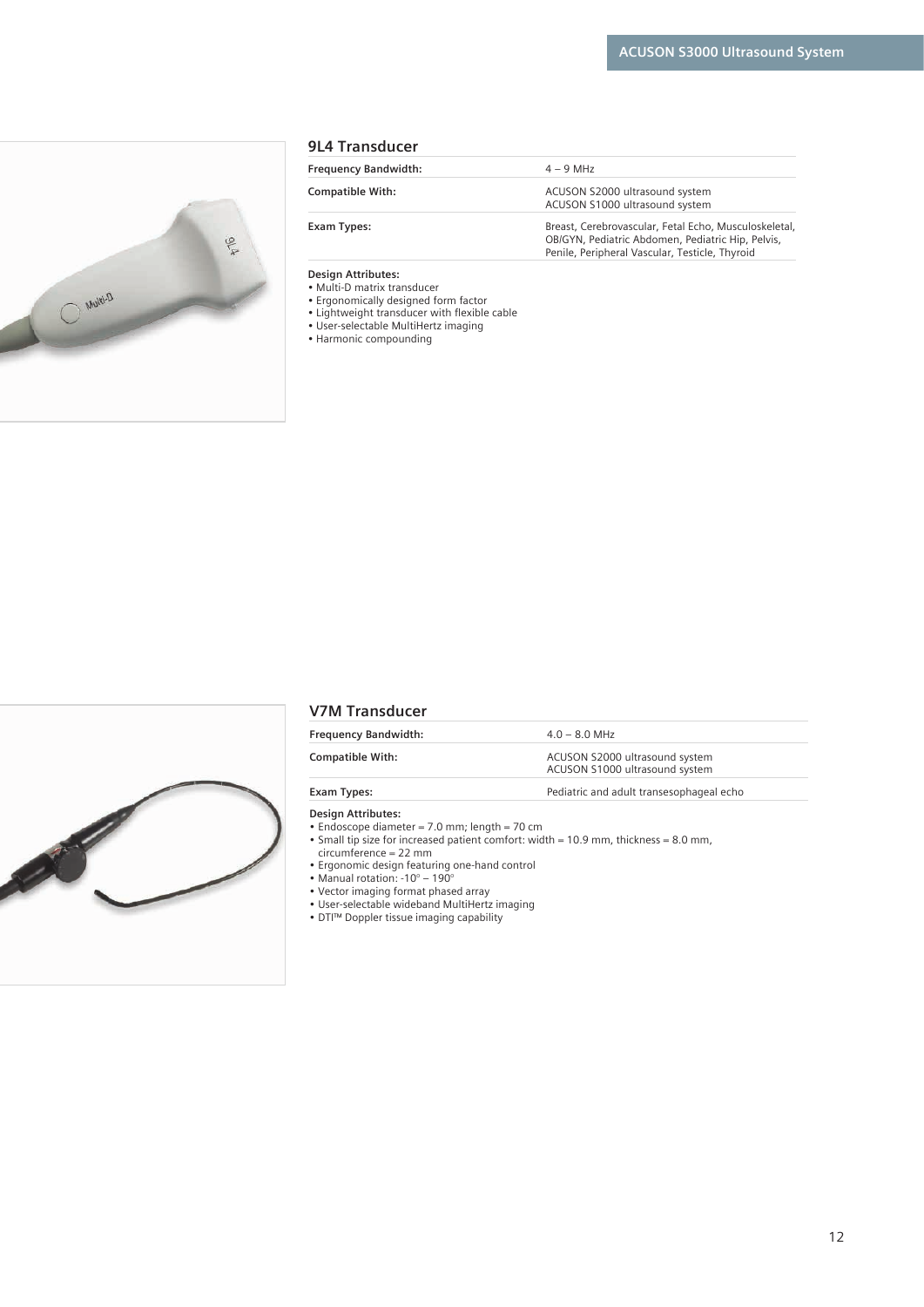<span id="page-12-0"></span>

|  | <b>V5Ms Transducer</b> |
|--|------------------------|
|--|------------------------|

| <b>Frequency Bandwidth:</b> | $3 - 7$ MHz                                                      |
|-----------------------------|------------------------------------------------------------------|
| <b>Compatible With:</b>     | ACUSON S2000 ultrasound system<br>ACUSON S1000 ultrasound system |
| Exam Types:                 | Transesophageal echo                                             |

- Endoscope diameter = 10.5 mm, length = 110 cm
- Adult tip size: width = 14.5 mm, height = 11.5 mm
- Ergonomic design featuring one-hand control with variable speed rotation: 90° per sec

• RF shielding

• User-selectable MultiHertz imaging



# **CW5 Transducer**

| <b>Compatible With:</b> | ACUSON S2000 ultrasound system<br>ACUSON S1000 ultrasound system                                 |  |
|-------------------------|--------------------------------------------------------------------------------------------------|--|
| Exam Types:             | Adult Echo, Cerebrovascular, Neonatal Echo,<br>Peripheral Vascular, Pediatric Echo, Transcranial |  |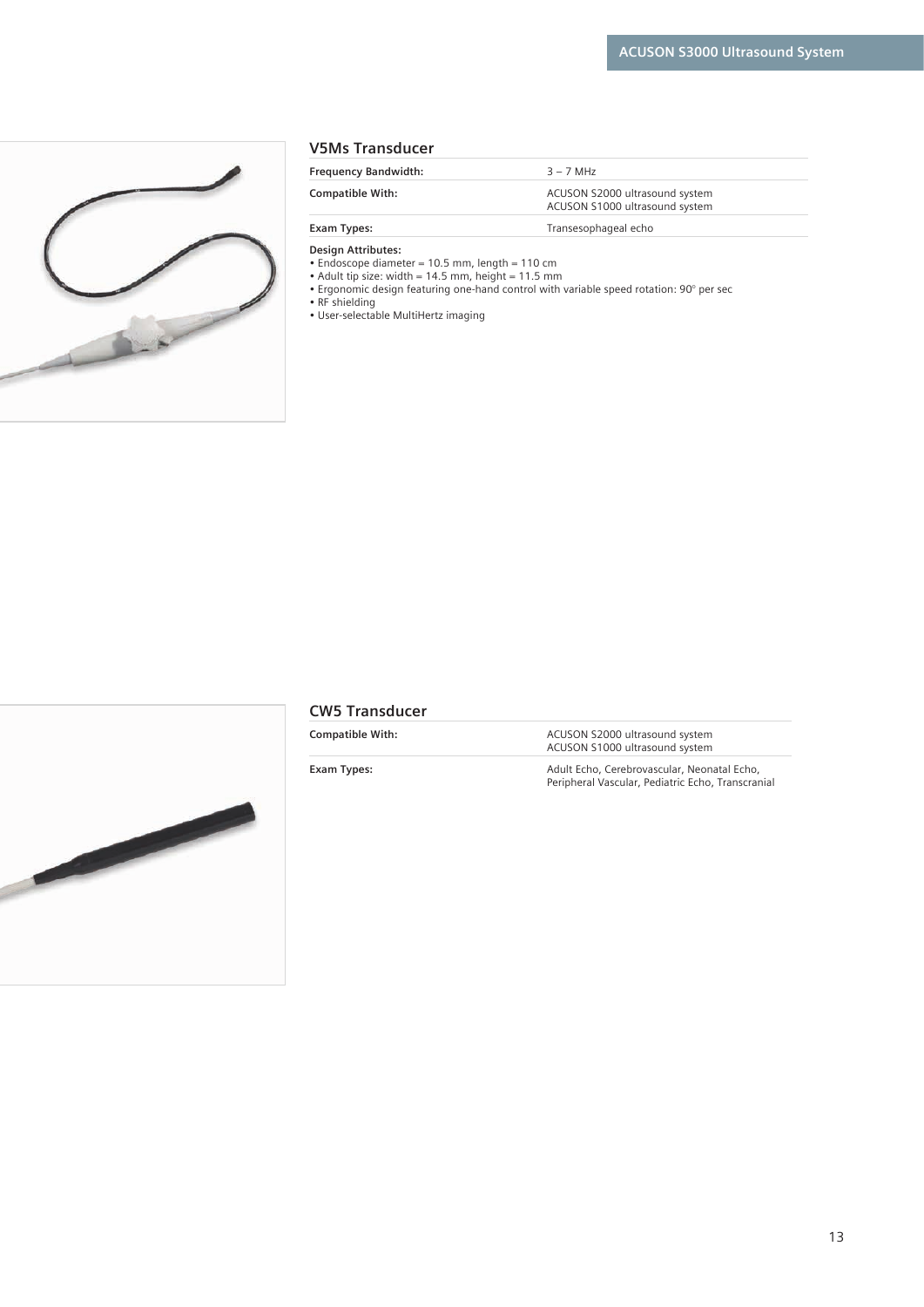<span id="page-13-0"></span>

#### **CW2 Transducer**

**Compatible With:**  $\qquad \qquad$  **ACUSON S2000** ultrasound system ACUSON S1000 ultrasound system

**Exam Types:** Adult Echo, Cerebrovascular, Neonatal Echo, Pediatric Echo, Peripheral Vascular, Transcranial



# **ACUSON AcuNav™ 8F Ultrasound Catheter**

| <b>Frequency Bandwidth:</b> | $4.0 - 10.0$ MHz               |  |
|-----------------------------|--------------------------------|--|
| <b>Compatible With:</b>     | ACUSON S2000 ultrasound system |  |
|                             | ACUSON S1000 ultrasound system |  |

#### **Design Attributes:**

- 8 french catheter (2.7 mm diameter)
- 90 cm insertable length
- Sterile, single-use advanced miniaturization ACUSON AcuNav™ ultrasound catheter family
- Reusable SwiftLink™ catheter connector
- Four-way steering in two planes: 160º in each direction
- Longitudinal side-fire imaging
- Vector imaging format
- DTI capability

*Requires cardiac package.*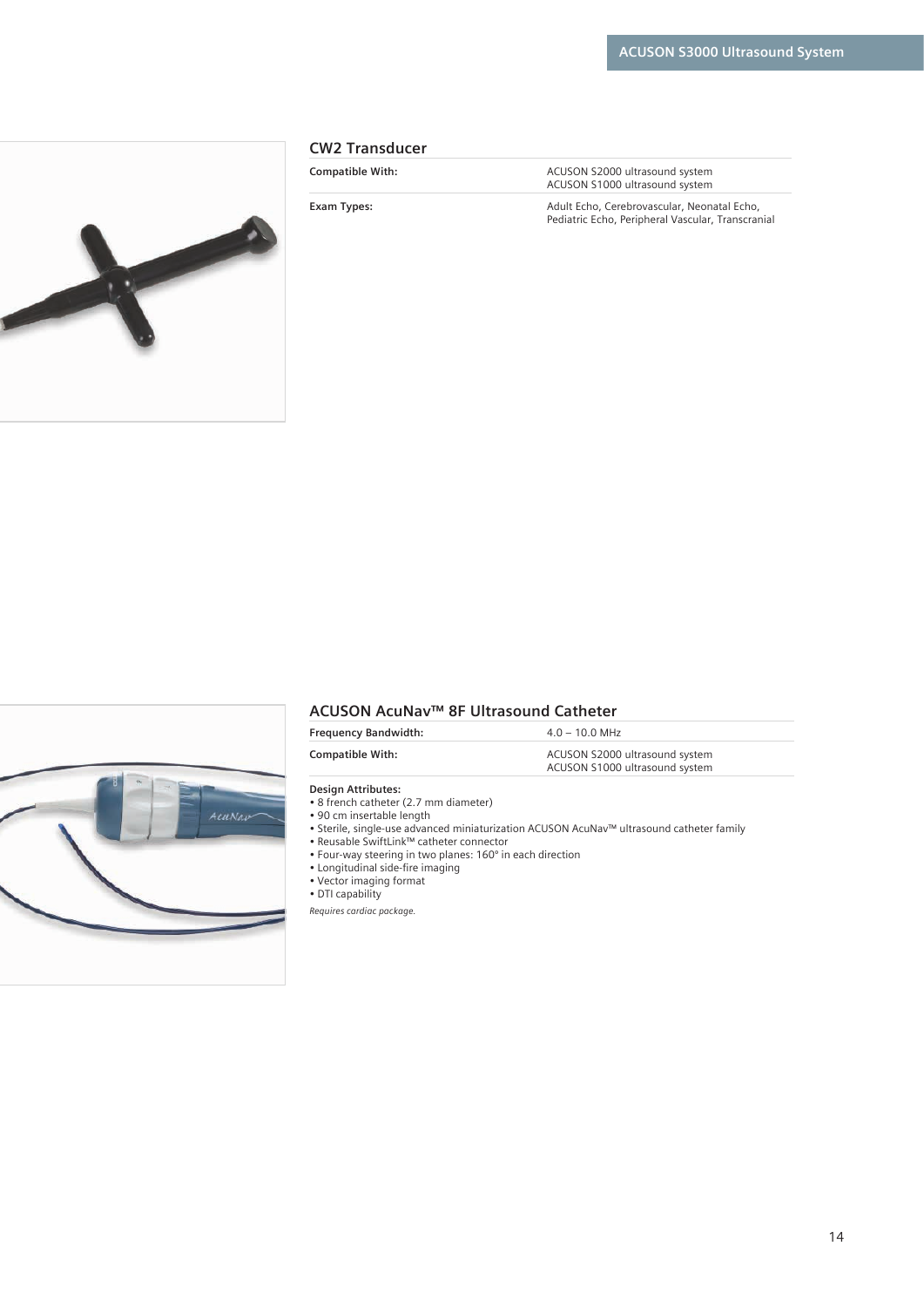#### **ACUSON AcuNav™ 10F Ultrasound Catheter**

**Frequency Bandwidth:** 4.0 – 10.0 MHz

**Compatible With:**  $\qquad \qquad \text{ACUSON S2000 ultrasound system}$ 

ACUSON S1000 ultrasound system

<span id="page-14-0"></span>

| g<br>ä |        |
|--------|--------|
|        | AcuNav |
|        |        |
|        |        |
|        |        |

**Design Attributes:** 

• 10 french catheter (3.3 mm diameter) • 90 cm insertable length

• Sterile, single-use advanced miniaturization ACUSON AcuNav ultrasound catheter family

- Reusable SwiftLink catheter connector
- Four-way steering in two planes: 160º in each direction
- Longitudinal side-fire imaging
- Vector imaging format • DTI capability

*Requires cardiac package.*